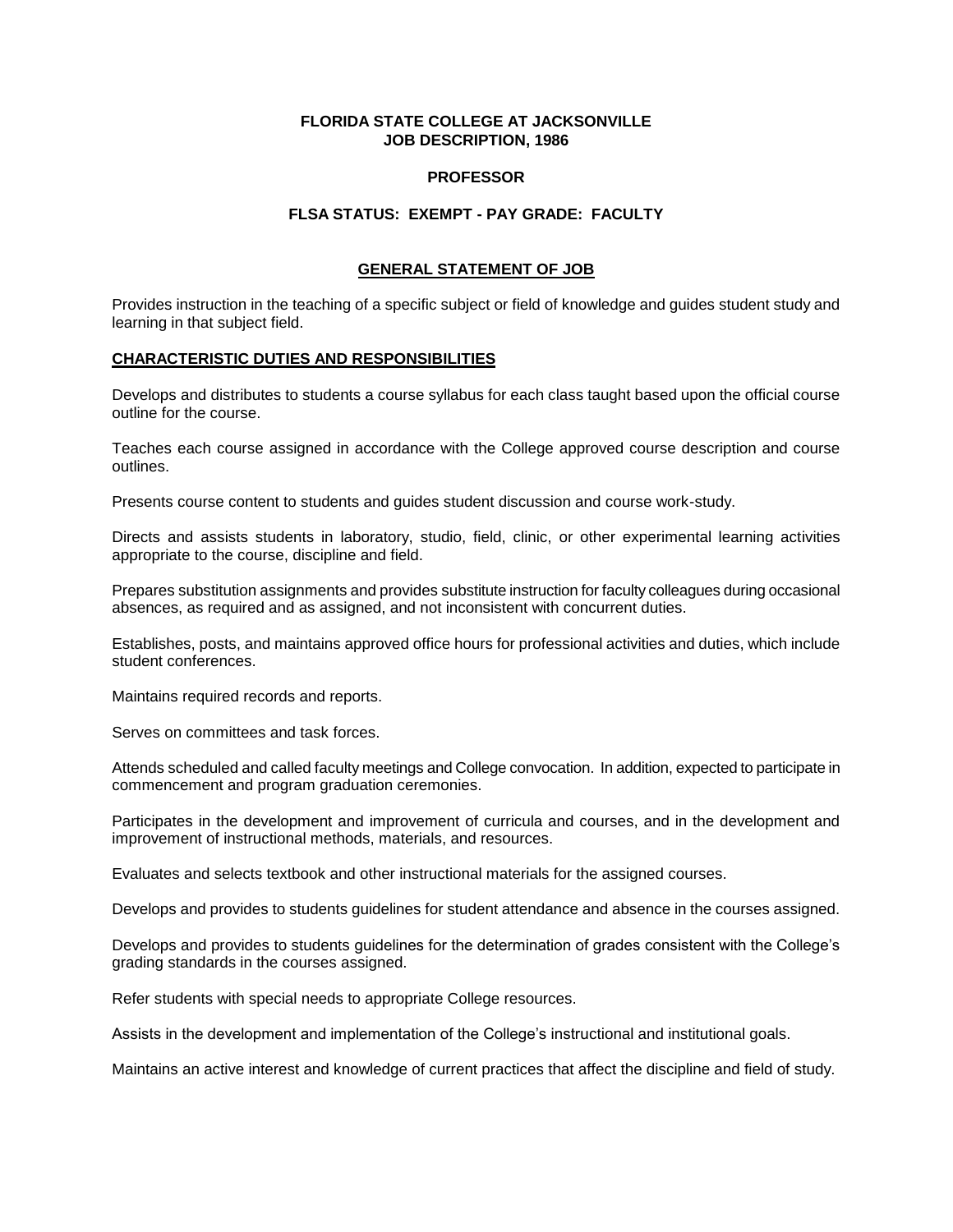# **PROFESSOR – Page 2**

Upholds the ethical standards and principals particular to the specific professional responsibility, and contributes toward advancement of the College.

Participates in other College related programs, activities, and community services, and in accordance with the individual's interest and abilities.

Perform related duties as required.

#### **SUPERVISION RECEIVED**

General supervision is received from a department chairperson, program manager.

#### **SUPERVISION EXERCISED**

Supervision may be exercised over support staff or student assistants, as assigned.

#### **MINIMUM QUALIFICATIONS**

Ability to qualify for a FSCJ Certificate applicable to the area of instructional responsibility.

# **MINIMUM QUALIFICATIONS OR STANDARDS REQUIRED TO PERFORM ESSENTIAL JOB FUNCTIONS**

**Physical Requirements**: Must be physically able to operate a variety of machines and equipment including computer, office equipment, telephone, etc.. Physical demands are essentially those of sedentary work. Tasks may require extended periods of time at a keyboard or workstation.

**Data Conception**: Requires the ability to compare and/or judge the readily observable, functional, structural or compositional characteristics (whether similar to or divergent from obvious standards) of documentation, files, accounts, and equipment.

**Interpersonal Communication**: Requires the ability to speak and/or signal people to convey or exchange information. Includes issuing and receiving assignments, instructions, and/or directions.

**Language Ability**: Requires ability to read standard English, as well as basic technical data, policy and procedure manuals, codes, etc.. Requires the ability to prepare forms and reports using prescribed formats. Requires the ability to communicate with a broad array of individuals from various professional backgrounds.

**Intelligence**: Requires the ability to apply principles of logical thinking to define problems, collect data, establish facts and draw valid conclusions; to interpret a variety of instructions or inquiries furnished in written and/or oral form; to acquire knowledge of topics related to occupation.

**Verbal Aptitude**: Requires the ability to record and deliver information, to explain procedures, and to follow oral/written instructions. Must be able to communicate effectively with co-workers, the public, and students.

**Numerical Aptitude**: Must be able to add, subtract, multiply and divide; calculate decimals and percentages.

**Form/Spatial Aptitude**: Requires the ability to inspect items for proper length, width and shape, and visually read various information.